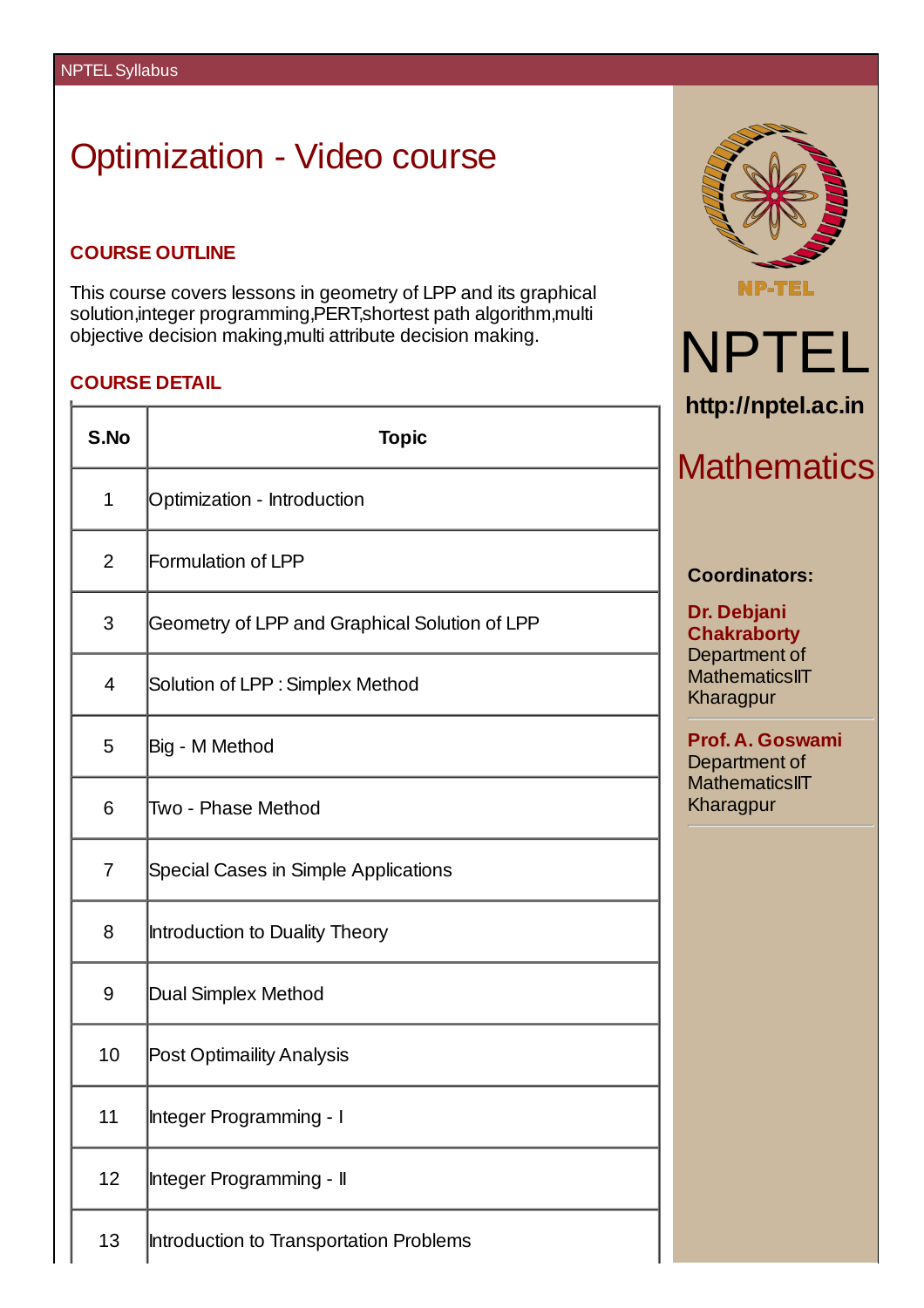| 14 | Solving Various types of Transportation Problems                    |  |  |
|----|---------------------------------------------------------------------|--|--|
| 15 | <b>Assignment Problems</b>                                          |  |  |
| 16 | <b>Project Management</b>                                           |  |  |
| 17 | <b>Critical Path Analysis</b>                                       |  |  |
| 18 | PERT                                                                |  |  |
| 19 | <b>Shortest Path Algorithm</b>                                      |  |  |
| 20 | <b>Travelling Salesman Problem</b>                                  |  |  |
| 21 | Classical optimization techniques : Single variable<br>optimization |  |  |
| 22 | Unconstarined multivariable optimization                            |  |  |
| 23 | Nonlinear programming with equality constraint                      |  |  |
| 24 | Nonlinear programming KKT conditions                                |  |  |
| 25 | Numerical optimization : Region elimination techniques              |  |  |
| 26 | Numerical optimization : Region elimination techniques<br>(Contd.)  |  |  |
| 27 | Fibonacci Method                                                    |  |  |
| 28 | Golden Section Methods                                              |  |  |
| 29 | Interpolation Methods                                               |  |  |
| 30 | Unconstarined optimization techniques : Direct search<br>lmethod    |  |  |
| 31 | Unconstarined optimization techniques : Indirect search<br>lmethod  |  |  |
|    |                                                                     |  |  |